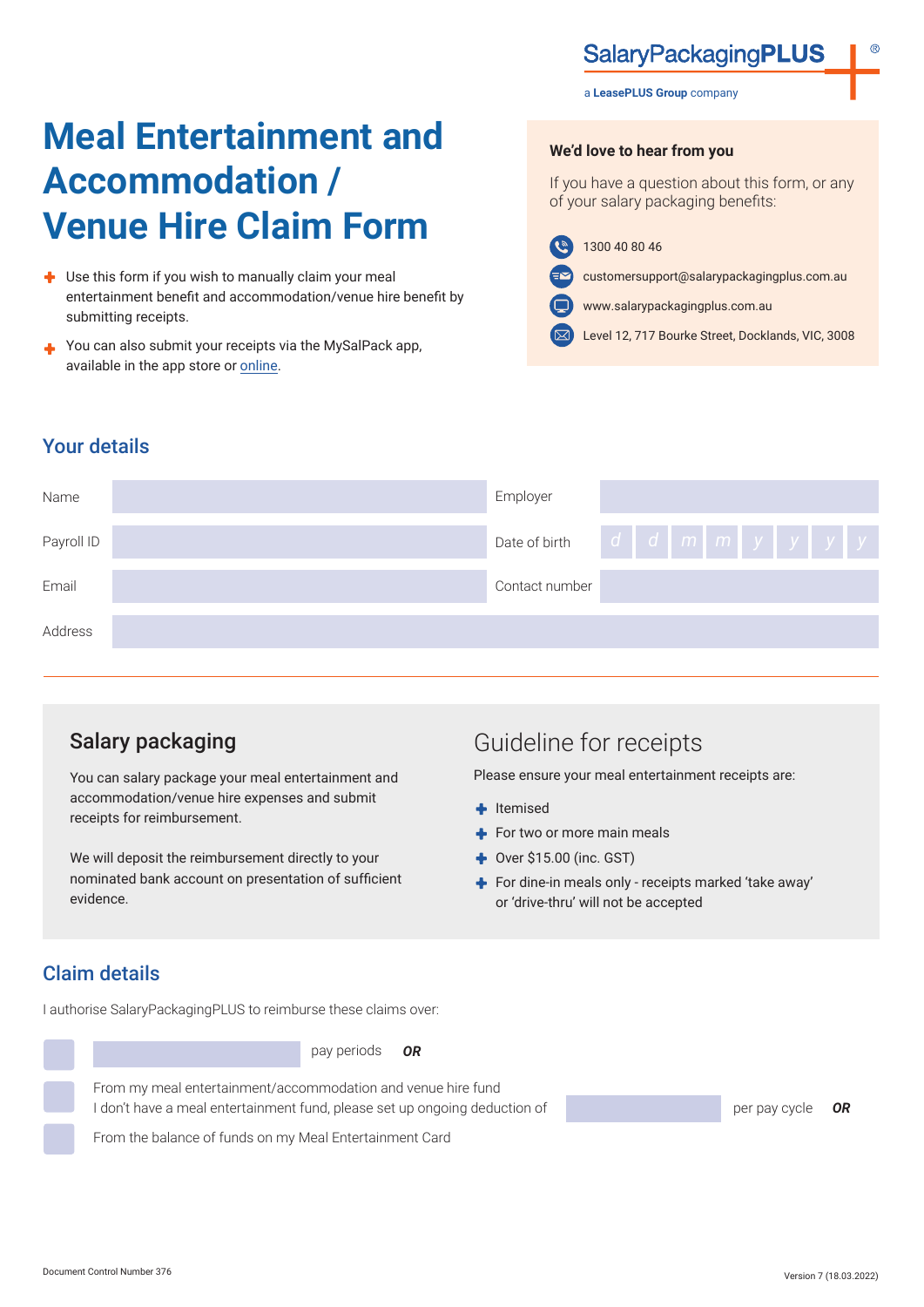### Reimbursement details

#### Meal entertainment and accommodation/venue hire claims

*Please refer to guidelines above for acceptable meal entertainment receipts. EFTPOS receipts alone are NOT acceptable, you must supply the itemised invoice from the place of business. For accommodation claims, you must have already stayed at the accommodation, you cannot submit a claim for a future date. Scanned receipts are acceptable as long as they are legible.*

| Name of business/restaurant/venue | Date of receipt                 | Amount | Evidence attached |
|-----------------------------------|---------------------------------|--------|-------------------|
|                                   |                                 |        |                   |
|                                   |                                 |        |                   |
|                                   |                                 |        |                   |
|                                   |                                 |        |                   |
|                                   |                                 |        |                   |
|                                   |                                 |        |                   |
|                                   |                                 |        |                   |
|                                   |                                 |        |                   |
|                                   |                                 |        |                   |
|                                   |                                 |        |                   |
|                                   |                                 |        |                   |
|                                   |                                 |        |                   |
|                                   |                                 |        |                   |
|                                   |                                 |        |                   |
|                                   |                                 |        |                   |
|                                   |                                 |        |                   |
|                                   |                                 |        |                   |
|                                   |                                 |        |                   |
|                                   |                                 |        |                   |
|                                   |                                 |        |                   |
|                                   |                                 |        |                   |
|                                   |                                 |        |                   |
|                                   |                                 |        | ى                 |
|                                   |                                 |        |                   |
|                                   |                                 |        |                   |
|                                   |                                 |        |                   |
|                                   |                                 |        |                   |
|                                   | $\textsf{Total} \, \texttt{\$}$ | \$0.00 |                   |